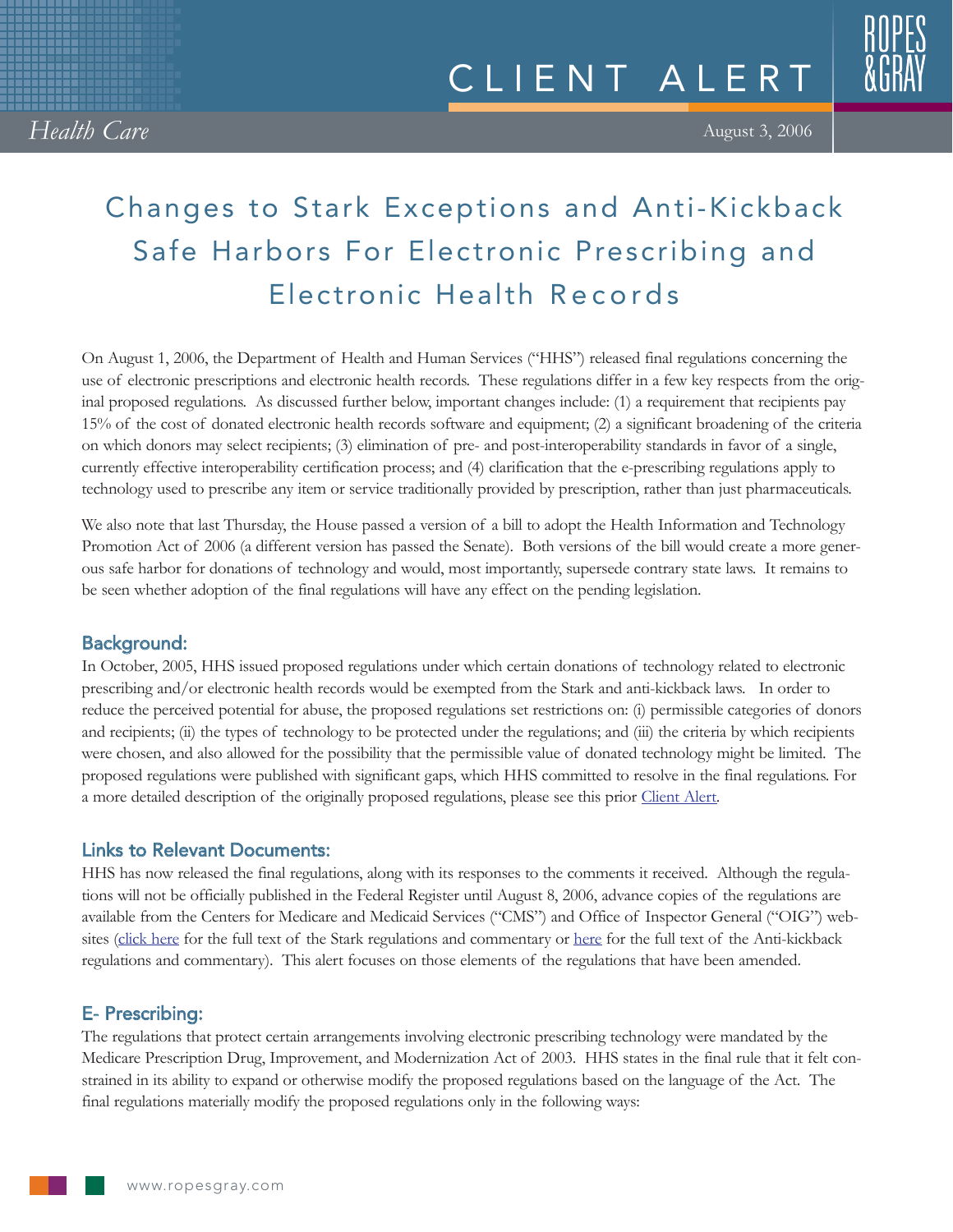## *Protected Technology:*

Under the proposed rule, HHS protected items and services "necessary and used solely for" e-prescribing, without specifying whether e-prescribing included prescriptions only for drugs or also for other items and services. The final rule retains the "necessary and used solely for" standard, but expands the definition of e-prescribing to include prescriptions for any item or service normally accomplished through a written prescription (including, for example, laboratory tests and durable medical equipment orders).

## *Certification Requirement:*

HHS also stated in the proposed rule that items and services would not be "necessary" if the physician already possessed equivalent items or services. To prevent the donation of duplicative items and services, the proposed rule required that physicians provide a written certification that the donated technology was not technically or functionally equivalent to technology that the physician already possessed. Although the final regulations continue to exclude duplicative items or services, the certification requirement has been abandoned.

## *Value Caps:*

In the proposed rule, HHS sought comments on whether there should be a cap on the value of information technology that a doctor can receive from a single donor. HHS has decided that the value of donations under the e-prescribing regulations should not be capped.

## Electronic Health Records:

The final electronic health records regulations contain a larger number of modifications. The key changes are as follows:

#### *Interoperability:*

In the proposed rule, HHS stated that it planned to adopt a set of product certification criteria, with special attention paid to interoperability. Based on this plan, HHS presented two separate exceptions related to electronic health records: one for use before the adoption of certification standards, and one for use after their adoption. In the final rule, HHS adopted certification standards, eliminating the need for two separate exceptions.

Under the final rule, all donated technology must be interoperable, which is defined in the regulations as the ability "to communicate and exchange data accurately, effectively, securely, and consistently with different information technology systems, software applications, and networks, in various settings; and exchange data such that the clinical or operational purpose and meaning of the data are preserved and unaltered." HHS recognized that standards for interoperability are evolving as the technology develops. Donors and recipients must therefore ensure that donated technology is "as interoperable as feasible given the prevailing state of technology at the time the items or services are provided."

Parties can also avoid uncertainty as to whether specific technology meets the interoperability definition by using technology that has been deemed interoperable by a "certifying body." Under the final regulations, the Secretary of HHS may contract with third parties to develop certification criteria and a certification process. HHS has already contracted with at least one such body, the Certification Commission for Healthcare Information Technology (CCHIT), and CCHIT announced last month the certification of 20 electronic health records products. To access the CCHIT website for a list of approved electronic health records products, [click here.](http://www.cchit.org)

#### *Permitted Donors and Recipients:*

The proposed regulations protected donations of electronic health records technology only when provided by: hospitals to active members of their medical staff, group practices to their members, or prescription drug plan sponsors or Medicare Advantage organizations to their participating pharmacists, pharmacies, and prescribing health care professionals. The final regulations greatly expand the scope of the exception by allowing for donations from any donor to any recipient.